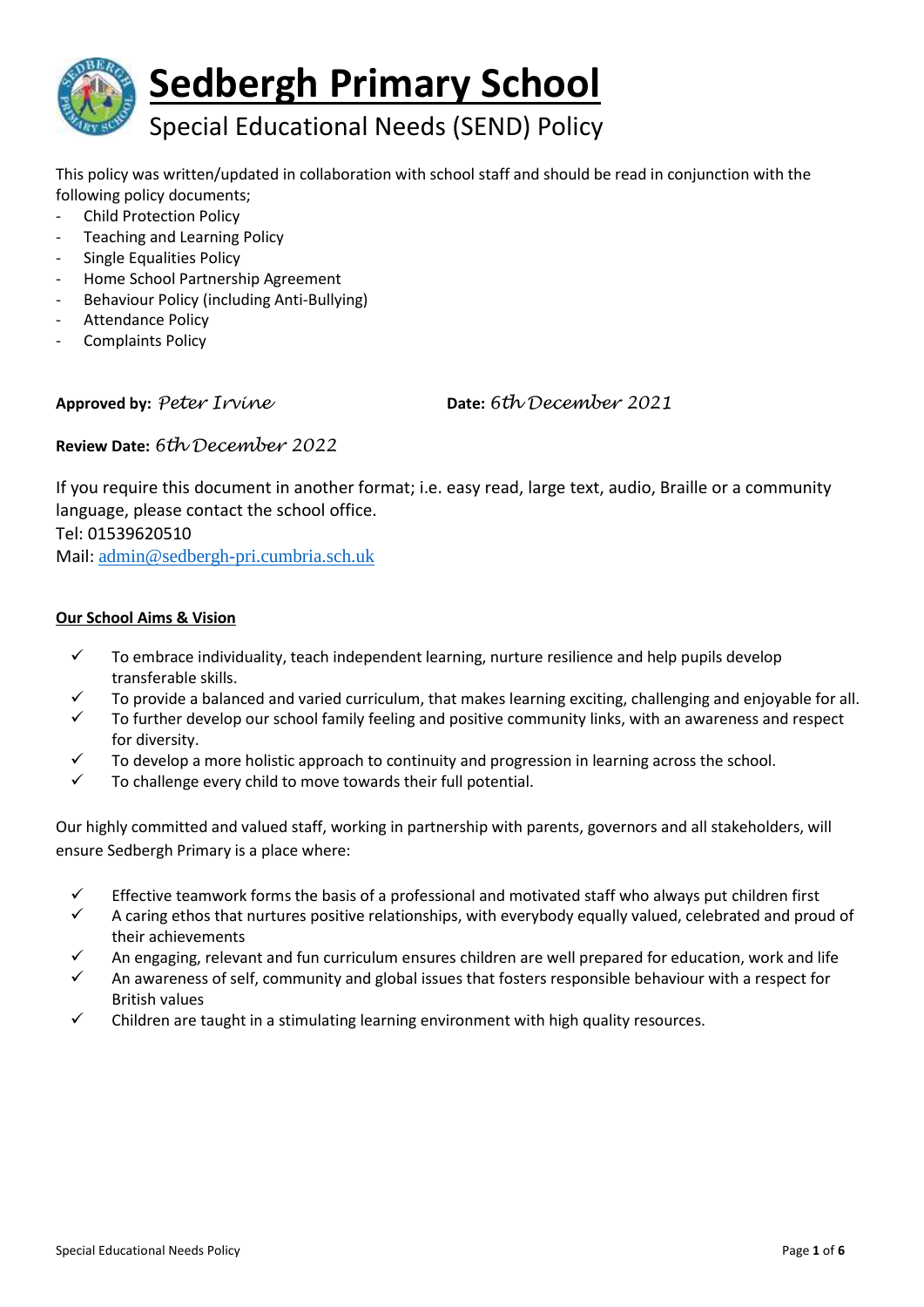## Rationale

At Sedbergh Primary School, we are committed to offering an inclusive curriculum to ensure the best possible progress for all of our pupils whatever their needs or abilities. Sedbergh Primary School values the contribution that every pupil can make and welcomes the diversity of culture, religion and intellectual style. The school seeks to raise achievement of the whole community, remove barriers to learning and provide physical and curricular access for all.

As such, provision for students with SEND is a matter for the school as a whole. All teachers are teachers of pupils with SEND. The governing body, Head teacher, SENDCo and all other members of staff have important responsibilities.

The named SEND co-ordinator (**SENDCo**) for the school is **Mrs Betty Stephenson** (appointed April 2022) and the governing body as a whole is responsible for making provision for pupils with SEND. They ensure that this policy works within the guidelines and inclusion policies of the SEND Code of Practice 0-25 (2014), the Local Authority (LA) and other policies current within the school.

## **1. Definition of Special Educational Needs**

'Pupils have special educational needs if they have a **learning difficulty or disability** which calls for **special educational provision** to be made for them'. (SEND Code of Practice: 0-15; 2014)

Children have a **learning difficulty or disability** if they have a significantly greater difficulty in learning than the majority of others of the same age.

(NB: Pupils will not be regarded as having a learning difficulty solely because the language or form of language of their home is different from the language in which they will be taught.)

**Special educational provision** means educational provision which is additional to, or otherwise different from, the educational provision made generally for others of the same age in a mainstream setting in England.

Sedbergh Primary School recognises that the needs of high achieving children should also be catered for and recognised as a 'special educational need'.

#### **2. Objectives of the SEND policy**

The aims and objectives of our SEND policy are:

- to create an environment that meets the special educational needs of each child
- to ensure that all pupils make the best possible progress and maximise their learning potential
- to ensure that pupils with special educational needs are actively encouraged to join in with all the activities of the school
- to ensure that parents are informed of their child's special needs and that there is effective communication between school and parents
- to ensure that pupils have the opportunity to express their views
- to work in cooperation and productive partnership with the LA and other outside agencies to ensure there is a multi-professional approach to meeting the needs of all vulnerable learners.
- to ensure support for pupils with medical conditions so they gain full inclusion in all school activities by ensuring consultation with health and social care professionals.
- to work within the guidance of the SEND Code of Practice 2014.

Review of the SEND policy: The success of the school's SEND policy will be judged against the objectives above.

#### **3. Identification and Assessment**

Sedbergh Primary School is committed to early identification of special education needs in line with the SEND Code of Practice: 0-25; 2014. The school will assess each child's current levels of attainment on entry in order to ensure that they build on the learning and experience already established during the child's pre-school years. If the child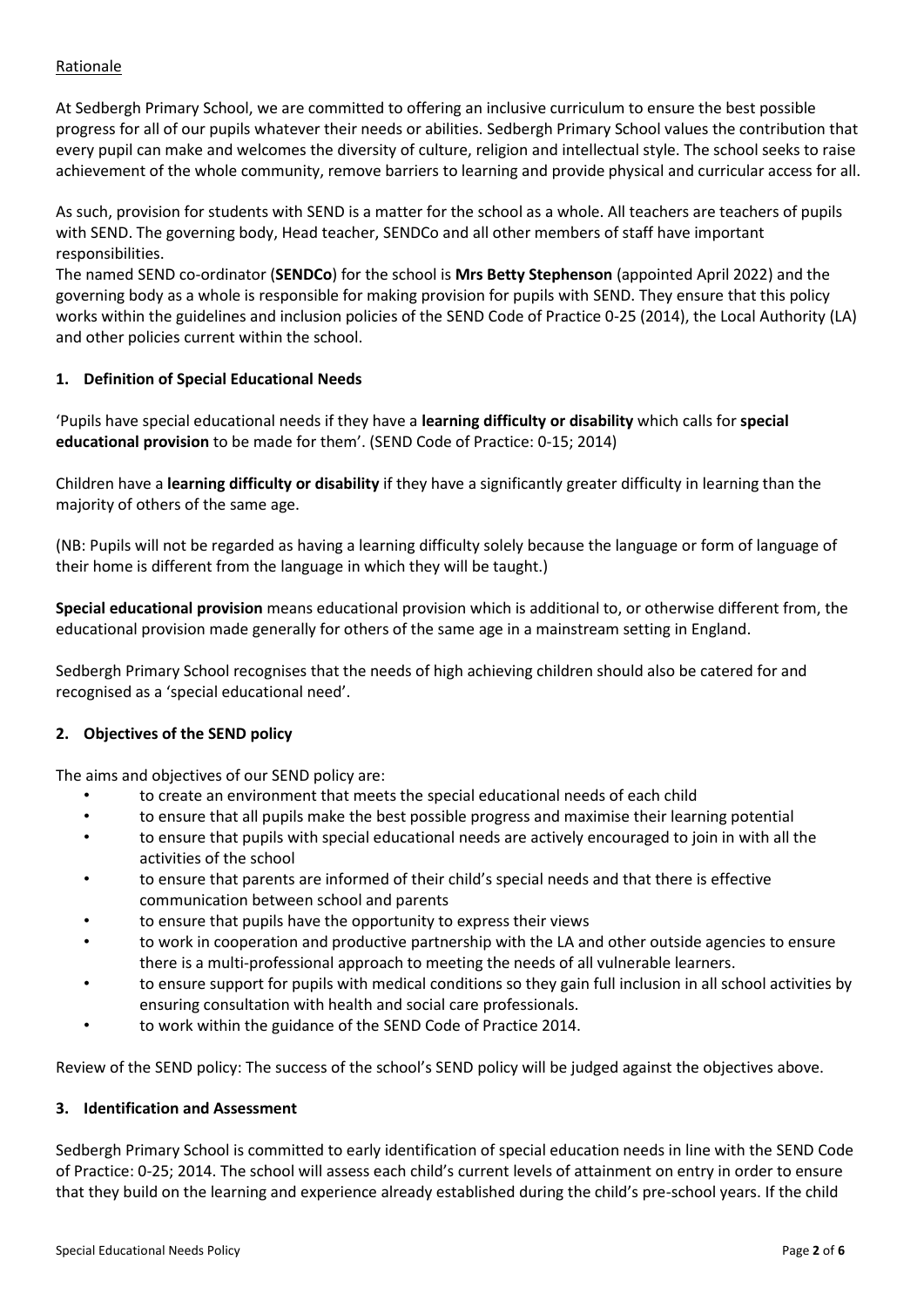already has an identified special educational need, this information may be transferred from other partners in their Early Years setting, and the class teacher and SENDCo will use this information to:

- provide starting points for an appropriate curriculum
- identify and focus attention on action to support the child within the class
- use the assessment processes to identify any learning difficulties
- ensure ongoing observation and assessments provide regular feedback about the child's achievements and experiences to form the basis for planning the next steps of the child's learning.

3.1 The four areas of need identified in the new Code of Practice are:

- Communication and Interaction
- Cognition and Learning
- Social, Mental and Emotional Health
- Sensory/Physical

3.2 At Sedbergh Primary School the needs of pupils are identified by considering the needs of the whole child, not just the special educational needs of the child. The following factors, which are not SEND, may impact on progress and attainment:

- Disability
- Attendance and punctuality
- Health and welfare
- English as an Additional Language
- Being in receipt of Pupil Premium Grant
- Being a Looked After Child
- Being a child of a serviceman/woman

#### **4. Provision**

4.1 In order to help children with special educational needs, Sedbergh Primary School will adopt a graduated approach.

- All teachers are responsible and accountable for the progress and development of the pupils in their class, including where pupils access support from teaching assistants or specialist staff.
- High quality teaching, differentiated for individual pupils, is the first step in responding to pupils who have or may have SEND. Sedbergh Primary School regularly and carefully reviews the quality of teaching for all pupils, including those at risk of underachievement.
- The teachers, SENDCO and Head teacher consider all the information gathered from within the school about the pupil's progress.
- When any concern is initially noted, parents will be consulted and specific intervention put in place and monitored for a period of up to half a term. If no progress is made after this time, the child may be added to the school SEND register with parental permission.
- The school will record the steps taken to meet the needs of individual children through the use of an **Individual Educational Plan (IEP)**. The child will be given individual learning targets which will be applied within the classroom. Additional interventions may be provided outside the normal differentiated curriculum. The targets will be monitored by the class teacher and teaching assistants and reviewed after a specified time with the SENDCO, parents and child (where appropriate).
- If, despite significant support and intervention, there is evidence that a pupil is making little or no progress, we may seek further advice and support from outside professionals. These professionals will be invited to contribute to the monitoring and review of progress.
- Pupils and parents will be fully involved and kept informed about the involvement of external agencies and proposed interventions.

#### 4.2 External support services

External support services play an important part in helping the school identify, assess and make provision for students with SEND. The school receives visits from the Educational Psychologist, Speech and Language Therapists and Special Advisory Teachers. The school may seek advice from specialist advisory teaching services or specialist outside agencies for pupils with sensory impairment, physical, visual and/or hearing-impaired.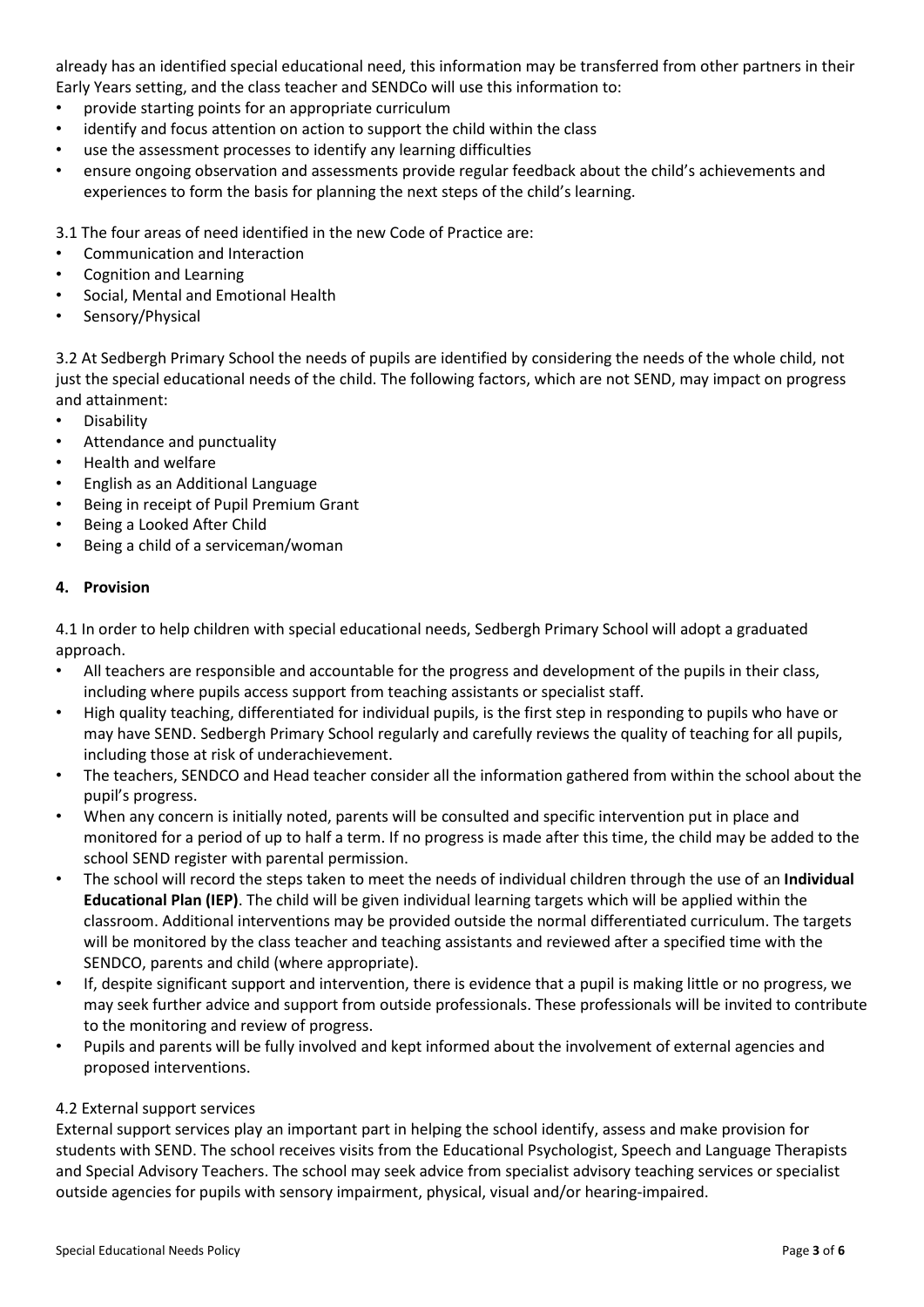# **5. Individual Educational Plan (IEP)**

The IEP will set targets for the pupil and will detail:

- The short-term targets set for the pupil
- The teaching strategies to be used
- The provision to be put in place
- When the plan is to be reviewed
- Success criteria
- The child's views will be sought and taken into account, as will those of the parents.

5.1 All staff have a responsibility to make themselves aware of pupil targets and to plan their teaching to help pupils to achieve their targets. The class teacher holds the responsibility for evidencing progress according to the outcomes described in the plan.

5.2 The IEP will be reviewed at least twice a year by the teaching staff and if necessary with the SENDCo and parents of the child. IEPs will be shared with parents at parents' meetings.

#### **6. Education, Health and Care Plans**

If a child has demonstrated significant cause for concern, or has made little or no progress in specific areas over a long period despite support and intervention, a request will be made by the school for an assessment for an **Education, Health and Care Plan**. The LA will be given information about the child's progress over time, and will receive documentation in relation to the child's SEND and the action taken by the school to meet these needs. The parents of a child referred for an assessment will be kept fully informed of the progress of the referral. The evidence will include:

- Previous IEPs and targets for the pupil
- Records of regular reviews and their outcomes
- Records of the child's health and medical history where appropriate
- Attainment levels in literacy and maths
- Reports from external agencies such as educational psychologist or advisory specialist support teacher
- Views of the parents

#### **7. Partnership with Parents**

Partnership plays a key role in enabling children with SEND to achieve their potential. Parents hold key information and have knowledge and experience to contribute to the shared view of a child's needs. 'Parents' include all those with parental responsibility, including corporate parents and carers.

In accordance with the 2014 SEND Code of Practice, Sedbergh Primary School believes that all parents of pupils with SEND should be treated as equal partners and given support to play an active and valued role in their child's education.

The school has positive attitudes to parents, provides user-friendly information and strives to ensure that they understand the procedures and are aware of how to access advice.

7.1 Parents will be supported and empowered to:

- Recognise and fulfil their responsibilities as parents and play an active and valued role in their child's education
- Have knowledge of their child's entitlement within the SEND framework
- Make their views known about how their child is educated
- Have access to information, advice and support during assessment and any related decision making processes about special educational provision
- Understand any outside intervention their child receives
- Contribute to review meetings

The school is committed to working with parents and to keeping them fully informed. Parents will be made welcome in the school and will be invited to attend such meetings that concern their child.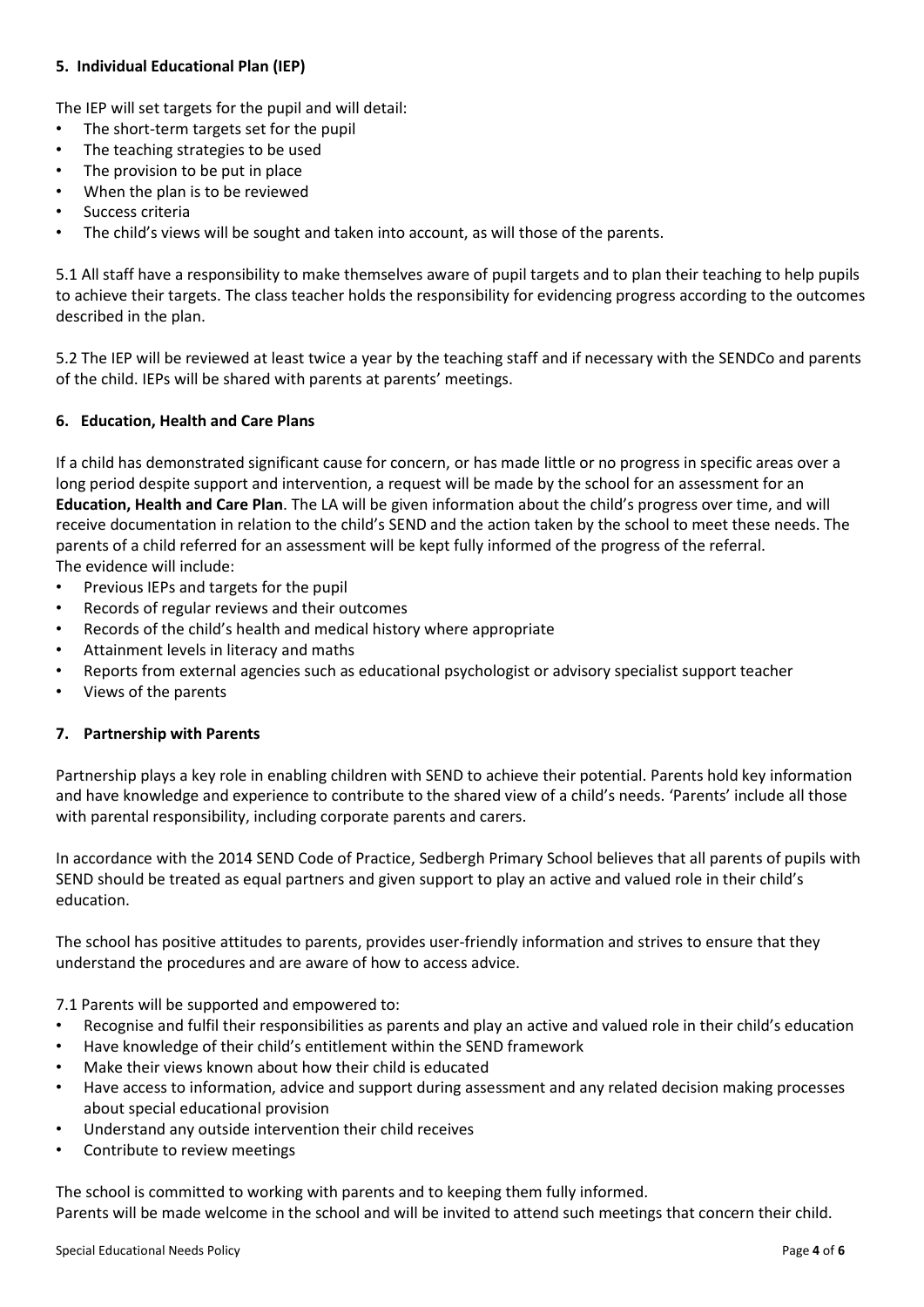7.2 In order to make communications with parents effective the school will:

- Acknowledge and draw on parental knowledge and expertise in relation to their child
- Focus on the pupil's strengths as well as areas of additional need
- Recognise the personal investment of parents and be aware of their feelings
- Ensure that parents understand procedures and are aware of how to access support in preparing their contributions to be discussed well before meetings
- Respect the validity of differing perspectives and seek constructive ways of reconciling different viewpoints
- Respect the differing needs parents themselves may have, such as a disability, or communication and linguistic barriers
- Recognise the need for flexibility in the timing and structure of meetings.

7.3 Children with SEND often have a unique knowledge of their own needs and their views about what sort of help they would like. They will be encouraged to contribute to the assessment of their needs, the review and the transition process.

7.4 Dealing with complaints from parents:

All complaints will be treated seriously and investigated thoroughly following the procedure outlined in the school Complaints Policy.

## **8. Management of Special Educational Needs**

8.1 The SENDCo has responsibility for:

- day-to-day operation of the SEND policy
- co-ordinating provision for pupils with SEND, including children with EHC plans or Statements of SEND
- overseeing records on all pupils with SEND, including the SEND register
- liaising with and advising fellow teachers, and teaching staff
- liaising with parents of pupils with SEND
- contributing to the in-service training of staff
- liaising with external agencies including the LA support and educational psychology services, health and social services
- liaising with local secondary schools so that support is provided for Year 6 pupils as they prepare to transfer
- organising reviews of IEPs, EHC plans or Statements of SEND
- reporting to the governing body

#### 8.2 Admission Arrangements

The admission arrangements do not discriminate against pupils with special educational needs or disabilities. When pupils move to another school their records will be transferred to the next school (if known) within 15 days of the pupil ceasing to be registered, as required under the Education Regulations 2000.

#### 8.3 Allocation of Resources

The school is allocated a specific sum each year for children with learning difficulties, and this is in addition to the amount allocated from the school's delegated budget. The funds allocated are used to fund teaching staff, teaching assistants and resources used for learning. Pupils with SEND have access to the full range of the school's facilities.

8.4 Monitoring and evaluating the success of the education provided for pupils with SEND

- The school employs a series of methods to gather data for analysis including:
- Analysis of the attainment and achievement of different groups of pupils with SEND through the school's tracking system
- Success, or otherwise, in respect of IEP targets for children with SEND
- The views of parents and pupils at Parents Evenings and Review meetings
- Maintenance of assessment records e.g. reading and spelling ages that illustrate progress over time
- Whole school and subject progress during regular evaluation of the School Improvement Plan
- Performance management observation